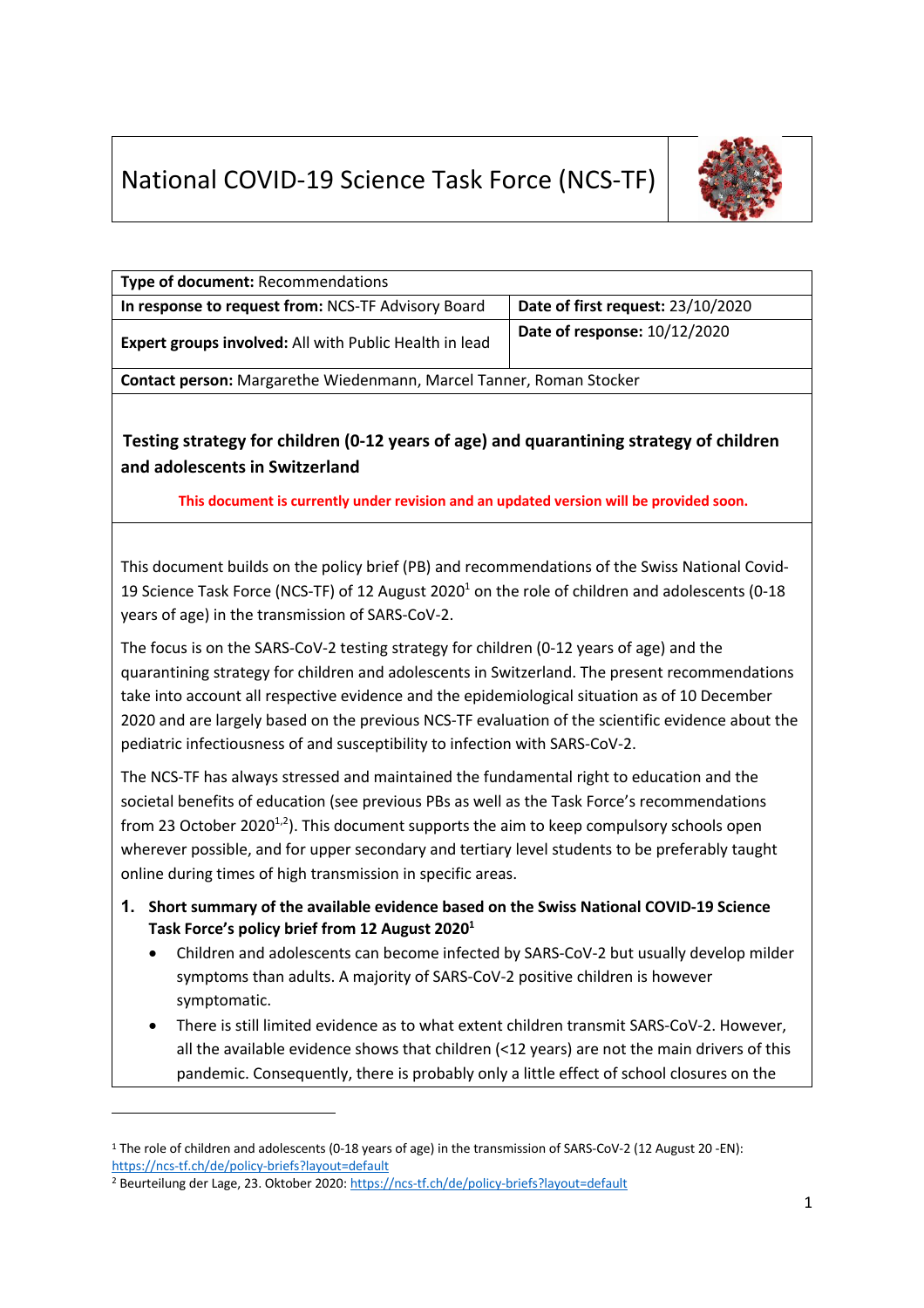course of this pandemic. Pandemic school closures for children had little effect on slowing the pandemic.

- Studies from the 2020 SARS-CoV-2 spring wave suggest that children are possibly less prone to becoming infected by SARS-CoV-2 than adults.<sup>3</sup>
- Adolescents and young adults (>12 years) appear more susceptible to infection than children, have higher viral loads, show greater mobility and have many close contacts. Hence in conjunction with the fact that they usually develop mild symptoms of SARS-CoV-2 they could play an important role in transmission.
- **2. Summary of the current testing and quarantining strategy for schools and day care facilities in Switzerland**

The current testing and quarantining strategy is meant to rapidly identify children and adolescents with SARS-CoV-2 or contacts of confirmed SARS-CoV-2 cases and to reduce their possible transmission potential.

# Testing:

Figure 1 shows the testing strategy for children <12 years of age (created by the Federal Office of Public Health (FOPH) together with the pediatric specialists; German version attached). The testing strategy for children <12 years of age defines:

a) which children should not attend school/day care;

b) which children should see a pediatrician;

c) which children should be tested for SARS-CoV-2 as determined by the pediatrician in conjunction with the parents.

It needs to be mentioned that by officially recommending to only test children with more severe symptoms (e.g. newly developed fever and other potential COVID-19 symptoms) or symptoms (e.g. cough) lasting ≥3 days, the risk for in-school transmission is likely kept low, as based on current data asymptomatic or mildly symptomatic adults and children have lower viral loads (Liu et al. (2020); Han et al. (2020); Zheng et al. (2020)). There is, however, still no conclusive evidence on the association between viral load and transmission risk in children.

# Quarantine:

Children and adolescents have to quarantine for 10 days if they were in close contact with a confirmed SARS-CoV-2 case (<1.5 meters for >15 minutes). As the risk for child-to-child transmission in school and day care settings is relatively low and therefore probably without major societal consequences (see policy brief from 12 August 2020, link on page 1; SAGE (2020)) and as non-invasive public health measures such as physical distancing or mask wearing are difficult to implement without impairing primary school children's proper social development, these non-invasive public health measures are currently not suggested for children attending compulsory schools in Switzerland. Due to the higher risk of teachers transmitting the virus

<sup>&</sup>lt;sup>3</sup> Comprehensive community-based studies measuring viral loads or exposure show comparable prevalence between children and adults (e.g. Wagner et al. (2020)). These studies do, however, not provide further evidence on children's proneness to infection as they do not analyze the household settings where the risk for children to become infected is highest.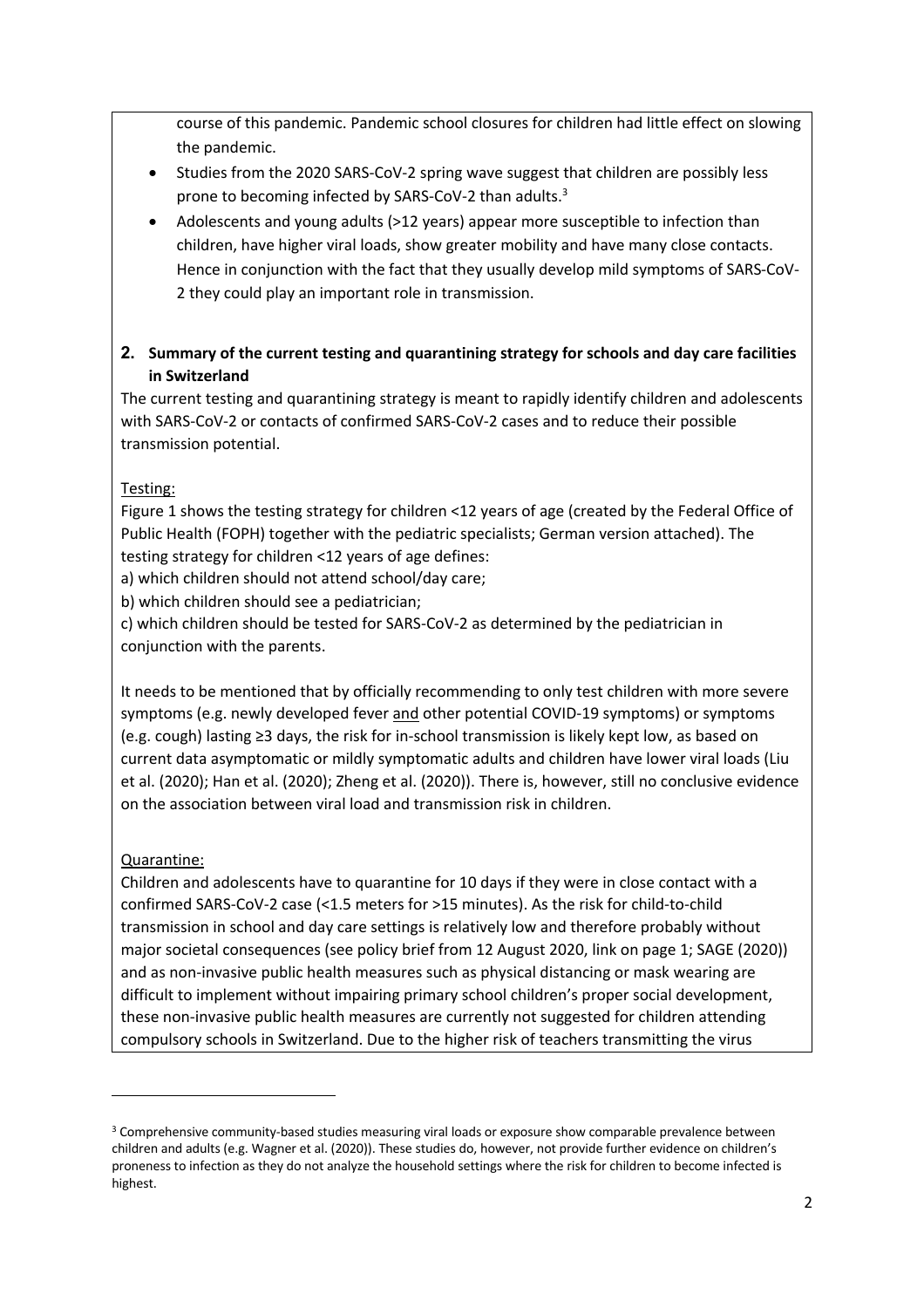compared to students, teachers are recommended to keep a 1.5 m distance from their students and adult colleagues and to always wear masks.

Currently, when a student becomes sick and is confirmed to be SARS-CoV-2 positive, it is up to the cantonal physicians to decide whether there is a possible sign of SARS-CoV-2 transmission in the class or school. If ≥2 children or adolescents or the teacher become sick or were potentially sick with SARS-CoV-2 up to two weeks before the index case became sick and if there is no indication that cases originated from outside the school and transmission at the school is assumed, the cantonal physician may order the whole class to be quarantined.

This approach represents a risk-benefit balance between the lower risk of transmission by SARS-CoV-2 positive children and adolescents (0-15 years of age) and the resulting limited risk of cluster developments in compulsory education on the one hand and the importance of finding the majority of cases and tracing transmission routes on the other hand while still granting equal access to education.

## **3. Critical assessment of the current strategies**

- a. Testing
- 1. Despite the national guidelines expressively stating that schools and day care centers are not allowed to require a test, many educational facilities currently define their own requirements as to when a negative test is required for children to return to school or day care. This puts pressure on parents who are to a large extent subject to the economic consequences of having to stay at home (not all jobs are compatible with working from home) to take care of their children when these present with symptoms of an upper respiratory tract infection. These parents will consequently want their children to be tested immediately. The cold season is expected to cause an increase of children presenting with flu-like symptoms, which might strain Switzerland's testing resources (particularly personnel performing the tests).
- 2. The symptoms of pediatric upper respiratory tract infections that are not caused by SARS-CoV-2 usually persist for more than 3 days. Currently, upon initial presentation with such symptoms a child is required to stay at home for 3 days to see whether the symptoms improve. If the symptoms improve and the child is afebril for >24 hours, then it can go back to school. If the symptoms do not improve, testing is required.

As upper respiratory non-SARS-CoV-2 symptoms usually persist for more than 3 days (as mentioned above) the majority of these children would be tested after 3 days according to the current guidelines. This leads to (i) children being kept out of school for 3 days, depriving them of their right to education, and (ii) an economic strain on the family's finances or the job situation of the parent who needs to stay home and care for the child.

While it might be ideal to thus test every child presenting with the symptoms of an upper respiratory tract infection, this will not be feasible due to limited testing resources (particularly personnel performing the tests). It needs to be highlighted that the mass testing of mildly symptomatic children (<12 years of age) will probably not affect the course of the pandemic (as also seen in other countries like the Netherlands that are e.g. no longer testing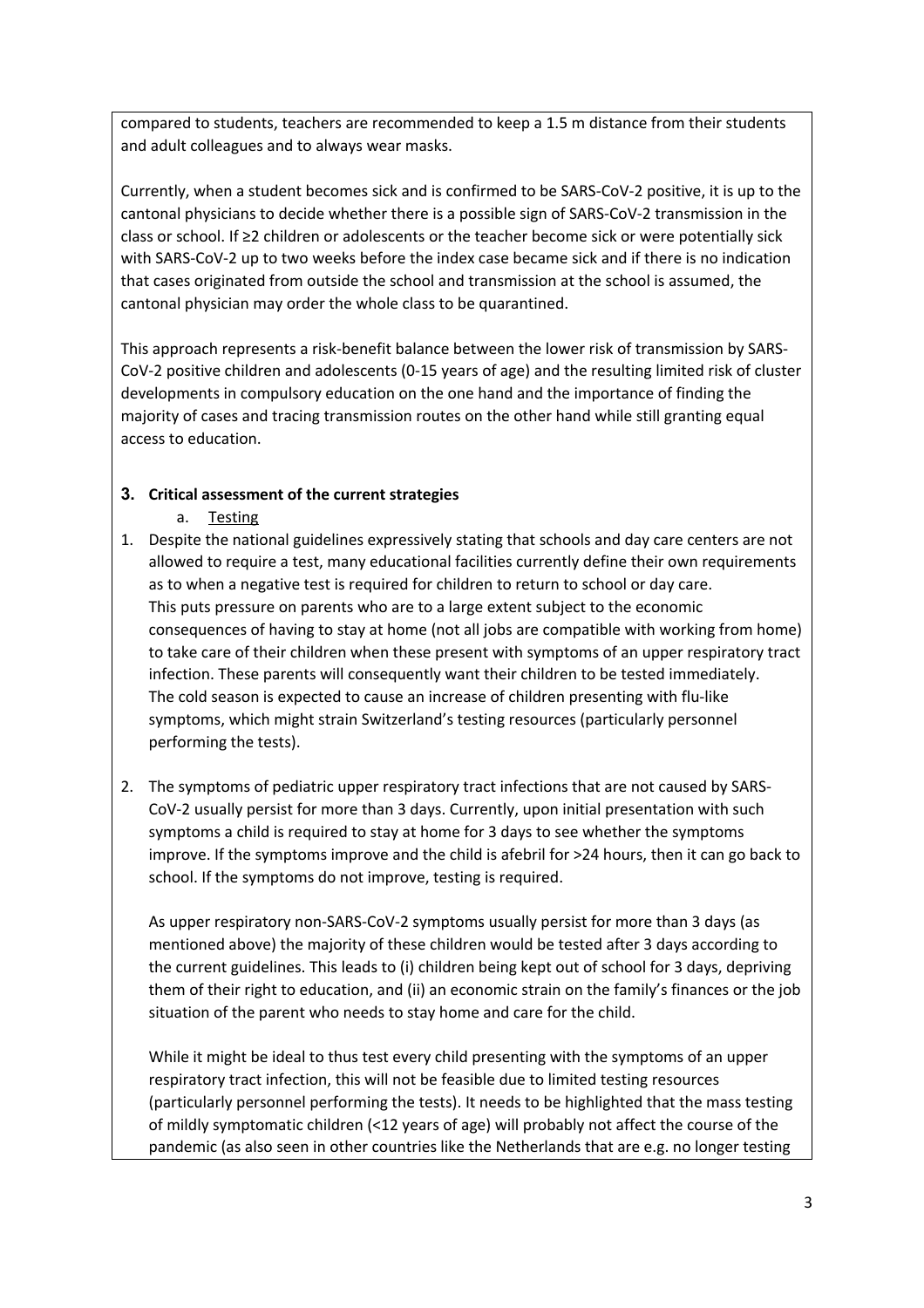these children and are not reporting major school outbreaks<sup>4</sup>). It will, however, disproportionally strain Switzerland's testing resources (particularly personnel as well as consumables) on a population that based on current data is not the main driver of this pandemic. 5

#### b. Quarantine

The current quarantining strategy risks leading to numerous children being quarantined when cases in the general population and consequently inevitably in the pediatric population rise. The number of ≥2 children being positive in one class is very low and there is no certainty of them having been infected in the classroom (SAGE (2020)). As parents and other close contacts of SARS-CoV-2 positive children are not regularly tested as a means of finding the transmission chain, this way of transmission is hardly taken into account. According to all available data children are, however, mostly infected within their families and not in schools (also see the policy brief from 12 August 2020). 67

Quarantine in Switzerland is meant to be spent indoors in the respective homes with children only being allowed outside for short periods<sup>8</sup>. Children from lower income families with small apartments are most vulnerable and will be affected by this lack of space. This will in turn affect their physical and mental wellbeing (e.g. increase in anxiety) and thus their development with repeated lack of movement potentially also leading to stress and other mental health problems (Imran et al. (2020); SAGE (2020)). Frequent quarantine will have a negative effect on children's development and as a consequence on Swiss society in the future.

As already observed during the 2020 spring lockdown when schools were closed repeated quarantine impacts children's chance at an equal education as distance teaching requires the correct equipment and knowhow (internet access, computer/laptop, computer skills), a quiet place to study and parents who can provide educational support since teachers are less readily available (European Commission (2020); Andrew et al. (2020); SAGE (2020)).

Repeated quarantine will thus not only have a major negative effect on children but will also affect the whole family and its social and economic life. Smaller children cannot stay at home

<sup>4</sup> This recommendation is based on data from the Dutch health authorities showing that children (<15 years of age) are not driving the pandemic and while they can spread SARS-CoV-2 their risk is much lower than the risk of people >15 years of age (RIVM (2020)).

<sup>5</sup> Data from the Swedish health authorities sees around 1-2% of mildly symptomatic children testing positive for SARS-CoV-2 even during times of higher community transmission. Exemplary data from the University Children's Hospital Basel (UKBB) shows an even lower number (<1%) of children with mild symptoms of an upper respiratory tract infection testing positive for SARS-CoV-2 during months of low/moderate community transmission in Switzerland (Re 0.85-1.9) (June-September 2020) (https://ncs-tf.ch/de/lagebericht).<br><sup>6</sup> Children from weaker socioeconomic backgrounds probably have a higher exposure risk to SARS-CoV-2 at home than

children from less disadvantaged families. Possible reasons include that their parents work in lower-income jobs that cannot be done remotely, which increases the parents' own risk of SARS-CoV-2, and that they live in smaller living quarters, where social distancing is not possible (Patel et al. (2020)). This can explain the higher rates of SARS-CoV-2 positive children from weaker socioeconomic backgrounds (Wagner et al. (2020)).

<sup>7</sup> Data from the UK describing an increase in cases in school-aged children shows that the pediatric cases followed a potential increase in overall community transmission before schools were reopened further hinting at children being infected within their families and not in schools (SAGE (2020)). 8 BAG-recommendation (only available in German): "COVID-19: Anweisungen zur Quarantäne**"** 

**<sup>(</sup>**https://www.bag.admin.ch/bag/de/home/krankheiten/ausbrueche-epidemien-pandemien/aktuelle-ausbruecheepidemien/novel-cov/isolation-und-quarantaene.html**)**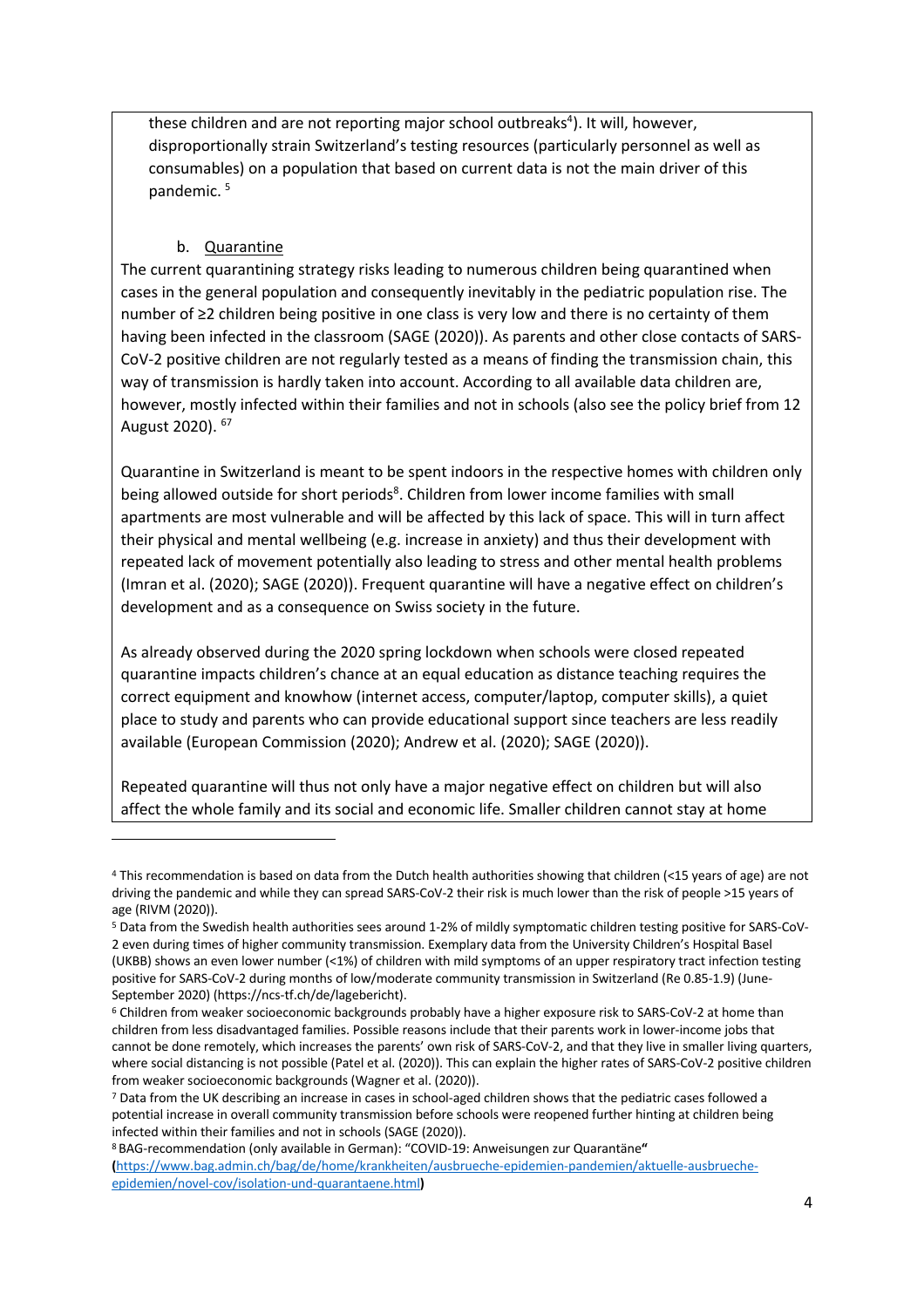alone, which means that one parent has to take care of them. As already seen during the spring lockdown this can put a sudden high strain on working parents, as many professions require physical attendance and are not compatible with working from home. Even if working from home is possible, taking care of a child and working at the same time will not only lead to less productive work but it will more importantly also lead to more stress (both economic and emotional) for the respective parent and the whole family (CDC (2020)).

# **4. Recommendations**

The epidemiological situation for children and adolescents, as stated in our PB from 12 August 2020 and our situation report from 23 October 2020, emphasizes the importance of additional measures (some of them are already in place in some cantons, while others need to be urgently implemented). Based on the overall principle of the right to education, the societal benefits of education and the need to reduce social and economic inequalities, we recommend that:

- Compulsory schools are to be kept open. A potential closure must be seen as an absolute last resort for areas/schools/classes with high case numbers. Should it, at some point during the pandemic, become necessary to consider closing compulsory schools (due to a high number of SARS-CoV-2 positive children and/or teachers in specific areas) the following principles need to apply:
	- $\circ$  Schools or classes with high case number in teachers and/or children should start distance learning whenever possible. They should only return to school if the epidemiologic situation of the specific area/school/class allows it.
	- o For children whose families do not have the resources for effective and successful online teaching (e.g. no laptop, no internet, no place to study or who may be facing other difficulties in acquiring an education at home appropriate compensatory measures should be taken such as still being taught at schools.
- Recommendations on when children should stay at home, when they should be tested and when they have to quarantine should be consistently made at the national level. They should then be implemented exclusively by medical professionals and cantonal physicians and cannot be left to schools and/or parents.
- Sick children are to stay at home and not go to school as long as they display acute symptoms (decision of when to return to school: see previous point).
- Quarantine should be reserved for the children who are close contacts of a single confirmed case (day care and school settings included).
- Resulting from the low risk of student-to-student as well as student-to-teacher transmission, the definition of close contacts in compulsory school settings must be adapted (e.g. closest companions/group of companions/companions children spend more time with, babysitters, students sitting next to each other). In case of a SARS-CoV-2 positive student these close contacts must be tested and quarantined while the rest of the class should only be tested but not quarantined (right to education).
- To alleviate the economic impact of parents being unable to go to work when they have to care for their sick or quarantined children, federal compensation to companies/parents should be established and implemented.
- Schools and teachers should be aware that the current situation, including social restrictions, wearing masks and sick leave, puts additional psychological pressure on children impacting their receptiveness to teaching. The schools should address these aspects in appropriate ways particularly by handling the curriculum more flexibly.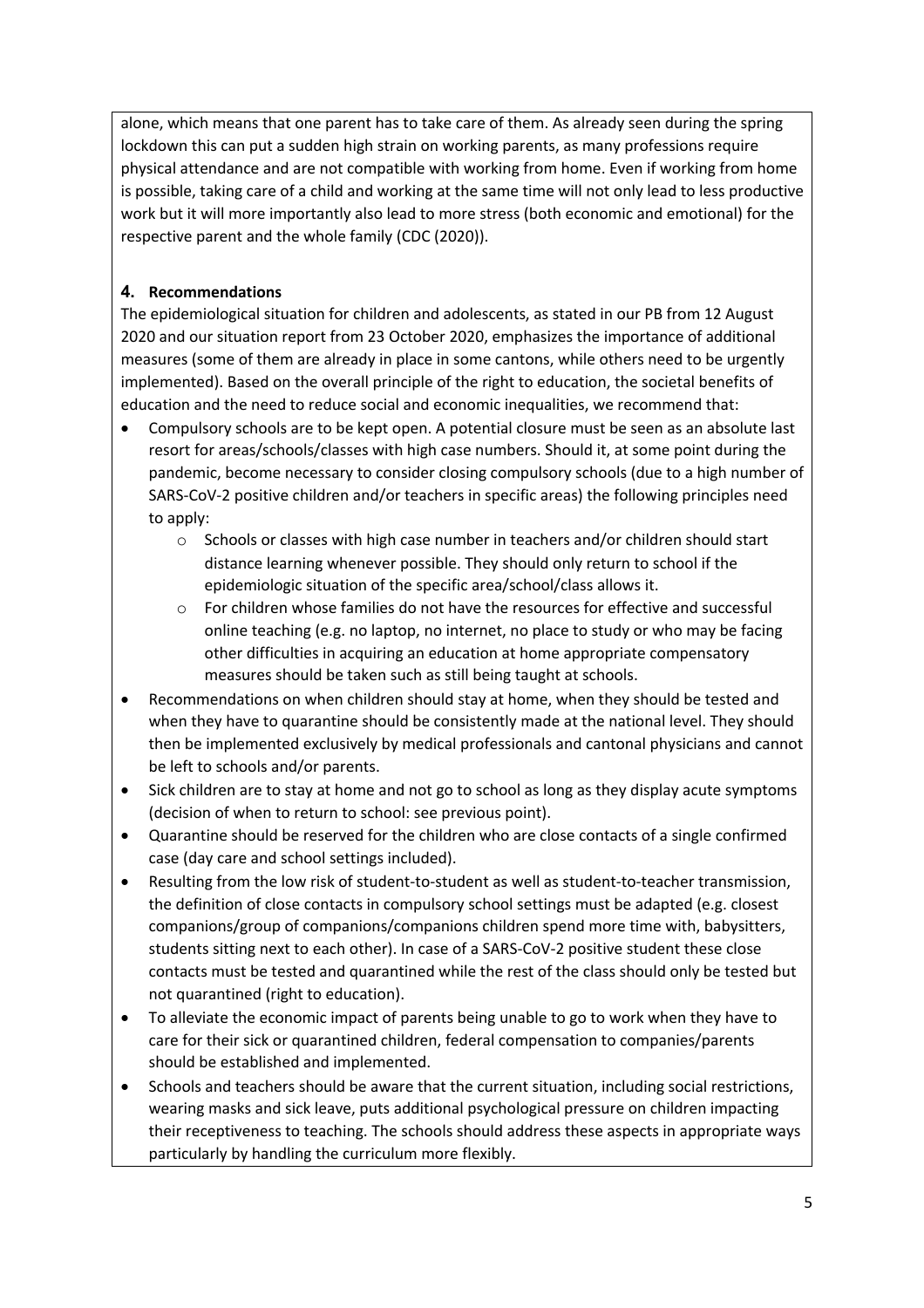- Most scientific evidence differentiates between larger age groups (e.g. studies comparing 0-9 year olds vs. 10-19 year olds). To better tailor decision-making to the Swiss school system Swiss-wide studies should be performed analyzing narrower age groups (e.g. 0-5 years olds vs. 6-12 year olds etc.).
- The best approach to break transmission chains is to encourage and implement broad and comprehensive testing, particularly when more feasible new types of tests (e.g. buccal swabs or saliva-based tests) become fully validated and are broadly available for this age group. They will make testing more children in a shorter time period more feasible and will thus facilitate swift strategic decision making in school and day care settings. However, if the testing capacity proves to be insufficient (e.g. when there is not enough personnel to perform the tests), testing should prioritize the following pediatric groups:
	- $\circ$  Children who are severely sick (e.g. fever and shortness of breath or fever and severe cough)
	- o Children who were close contacts of confirmed SARS-CoV-2 cases
	- $\circ$  Children whom the cantonal physicians want to be tested as part of an outbreak investigation
	- o Children who are admitted to hospitals

### *Specific recommendations for physical distancing and mask-wearing in schools:*

- Teachers and staff need to wear a mask and keep a 1.5 meter distance from students and staff.
- Children from lower secondary education onwards, generally ≥12 years, need to wear a mask and keep 1,5 meters distance; an arms-length distance<sup>9</sup> to classmates and staff.
- In accordance with the World Health Organization's recommendations children attending primary education
	- o Should aim for an arms-length distance in classrooms to classmates and staff and
	- o Can wear masks for a limited time (e.g. specific school lessons)

in special circumstances (e.g. small classrooms or classrooms without windows and activities with a lot of aerosol emissions; an increase of cases in children in primary education in a specific area/school/day care facility; groups of children in primary education travelling on public transport).

In addition, we continue to suggest the following *basic and additional measures*:

### *Basic measures:*

- Distance learning for students from upper secondary and tertiary education is recommended in times of high community transmission. If face-to-face learning is provided for children/adolescents facing difficulties with distance learning it should take place in very wellventilated rooms and both students and teachers should keep a 1.5 meter distance from each other and wear masks whenever they are in the educational facility.
- Parents should minimize time spent on school premises, wear masks and strictly adhere to hygiene and social distancing rules.

<sup>9</sup> Estimating the distance of 1.5 meters might prove challenging for children, so the more feasible approach to keep an "arms-length distance" was adopted.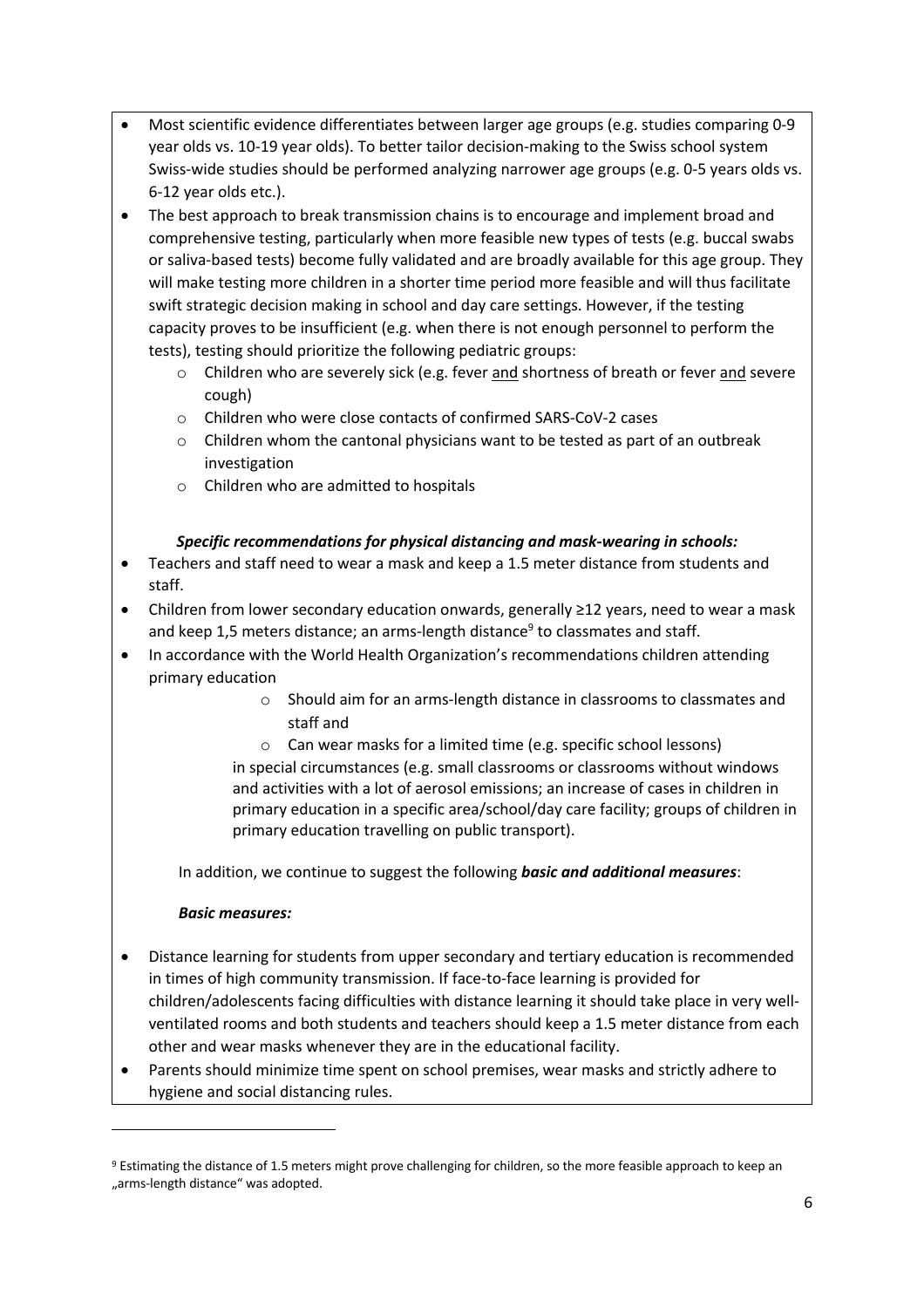- Teachers and staff should minimize the time interacting with colleagues and should otherwise also strictly adhere to hygiene and social distancing rules.
- The use of the SwissCovid App should be highly recommended in higher education settings.

*Attention must also be paid to the basic strict hygiene measures* with frequent hand washing mandated by the schools, complemented by

- Compulsory equipping of schools with hand washing and hand disinfection stations
- No hand shaking with teachers
- More frequent rigorous cleaning of the school; particularly toilets and changing rooms

*The following additional measures are suggested, but must be tailored to the specific school's setting, its infrastructure and resources:*

- Thoroughly and regularly ventilate closed rooms such as classrooms and halls (at a minimum before starting school in the morning and in every break)
- Prevent in principle the spontaneous mixing among classes during recess, for example by staggering the time of recess by grade or defining separate recess areas (the mixing of groups to form another class, e.g. for MINT (mathematics, information technology, natural sciences, technology) or sports classes results in another known group and does consequently not need to be avoided)
- Avoid high-contact activities, activities with close proximity to other students and activities associated with high viral emissions in upper secondary and tertiary education (e.g. team sports with tackling such as basketball and football, choirs, etc.)
- Whenever possible have sport lessons outside
- Ventilate changing rooms regularly, consider changing in other rooms or at home to avoid crowding
- Stagger lunch hours or allow children to go home for lunch (day schools included)

### **References**

Andrew, Alison, Sarah Cattan, Monica Costa Dias, Christine Farquharson, Lucy Kraftman, Sonya Krutikova, Angus Phimister, and Almudena Sevilla. "Inequalities in Children's Experiences of Home Learning during the COVID-19 Lockdown in England," August 17, 2020.

https://www.ifs.org.uk/uploads/publications/wps/WP202026-Inequalities-childrens-experienceshome-learning-during-COVID-19-lockdown-England.pdf.

CDC. "Ensure Children's Wellbeing During COVID-19: Parental Resources |CDC." Centers for Disease Control and Prevention. Centers for Disease Control and Prevention, September 16, 2020. https://www.cdc.gov/coronavirus/2019-ncov/daily-life-coping/parental-resource-kit/index.html.

European Commission. "Educational Inequalities in Europe and Physical School during Covid-19 ." Accessed November 9, 2020.

https://ec.europa.eu/jrc/sites/jrcsh/files/fairness\_pb2020\_wave04\_covid\_education\_jrc\_i1\_19ju n2020.pdf.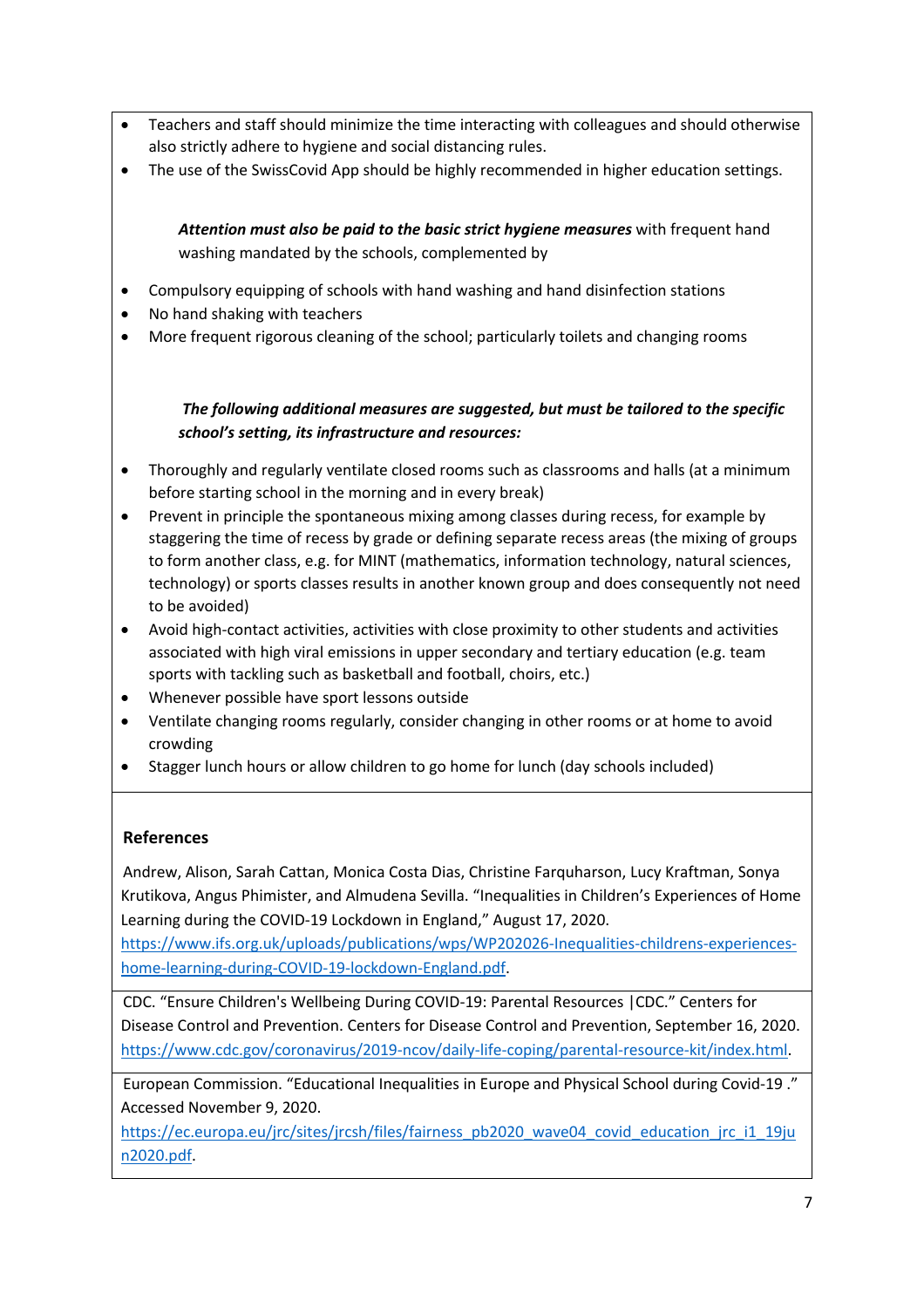Han, Mi Seon, Moon-Woo Seong, Namhee Kim, Sue Shin, Sung Im Cho, Hyunwoong Park, Taek Soo Kim, Sung Sup Park, and Eun Hwa Choi. "Viral RNA Load in Mildly Symptomatic and Asymptomatic Children with COVID-19, Seoul." *Emerging Infectious Diseases* 26, no. 10 (June 4, 2020). https://doi.org/10.3201/eid2610.202449.

Imran, Nazish, Irum Aamer, Muhammad Imran Sharif, Zubair Hassan Bodla, and Sadiq Naveed. "Psychological Burden of Quarantine in Children and Adolescents: A Rapid Systematic Review and Proposed Solutions." *Pakistan Journal of Medical Sciences* 36, no. 5 (2020). https://doi.org/10.12669/pjms.36.5.3088.

Liu, Yang, Li-Meng Yan, Lagen Wan, Tian-Xin Xiang, Aiping Le, Jia-Ming Liu, Malik Peiris, Leo L M Poon, and Wei Zhang. "Viral Dynamics in Mild and Severe Cases of COVID-19." *The Lancet Infectious Diseases* 20, no. 6 (March 19, 2020b): 656–57. https://doi.org/10.1016/s1473- 3099(20)30232-2.

Patel, J.a., F.b.h. Nielsen, A.a. Badiani, S. Assi, V.a. Unadkat, B. Patel, R. Ravindrane, and H. Wardle. "Poverty, Inequality and COVID-19: the Forgotten Vulnerable." *Public Health* 183 (2020): 110–11. https://doi.org/10.1016/j.puhe.2020.05.006.

National Institute for Public Health and the Environment. "Children, School and COVID-19." RIVM - Committed to health and sustainability, November 2, 2020. https://www.rivm.nl/en/novelcoronavirus-covid-19/children-and-covid-19.

Scientific Advisory Group for Emergencies (SAGE). "Children's Task and Finish Group: Update on Children, Schools and Transmission," November 13, 2020.

https://assets.publishing.service.gov.uk/government/uploads/system/uploads/attachment\_data/ file/935125/tfc-covid-19-children-transmission-s0860-041120.pdf.

Wagner, Michael, Robert Krause, Peter Willeit, and Bernd Lamprecht. "Ergebnisse Der Erstuntersuchung Der Schul-SARS-CoV-2-Monitoringstudie," 2020.

https://start.univie.ac.at/fileadmin/user\_upload/startseite/Dokumente/Coronavirus/Schul-SARS-CoV-2-Studie-Analyse\_Abstract\_PA.pdf.

World Health Organization. "Coronavirus Disease (COVID-19): Children and Masks," August 21, 2020. https://www.who.int/news-room/q-a-detail/q-a-children-and-masks-related-to-covid-19.

Zheng, Shufa, Jian Fan, Fei Yu, Baihuan Feng, Bin Lou, Qianda Zou, Guoliang Xie, et al. "Viral Load Dynamics and Disease Severity in Patients Infected with SARS-CoV-2 in Zhejiang Province, China, January-March 2020: Retrospective Cohort Study." *Bmj*, April 21, 2020, m1443. https://doi.org/10.1136/bmj.m1443.